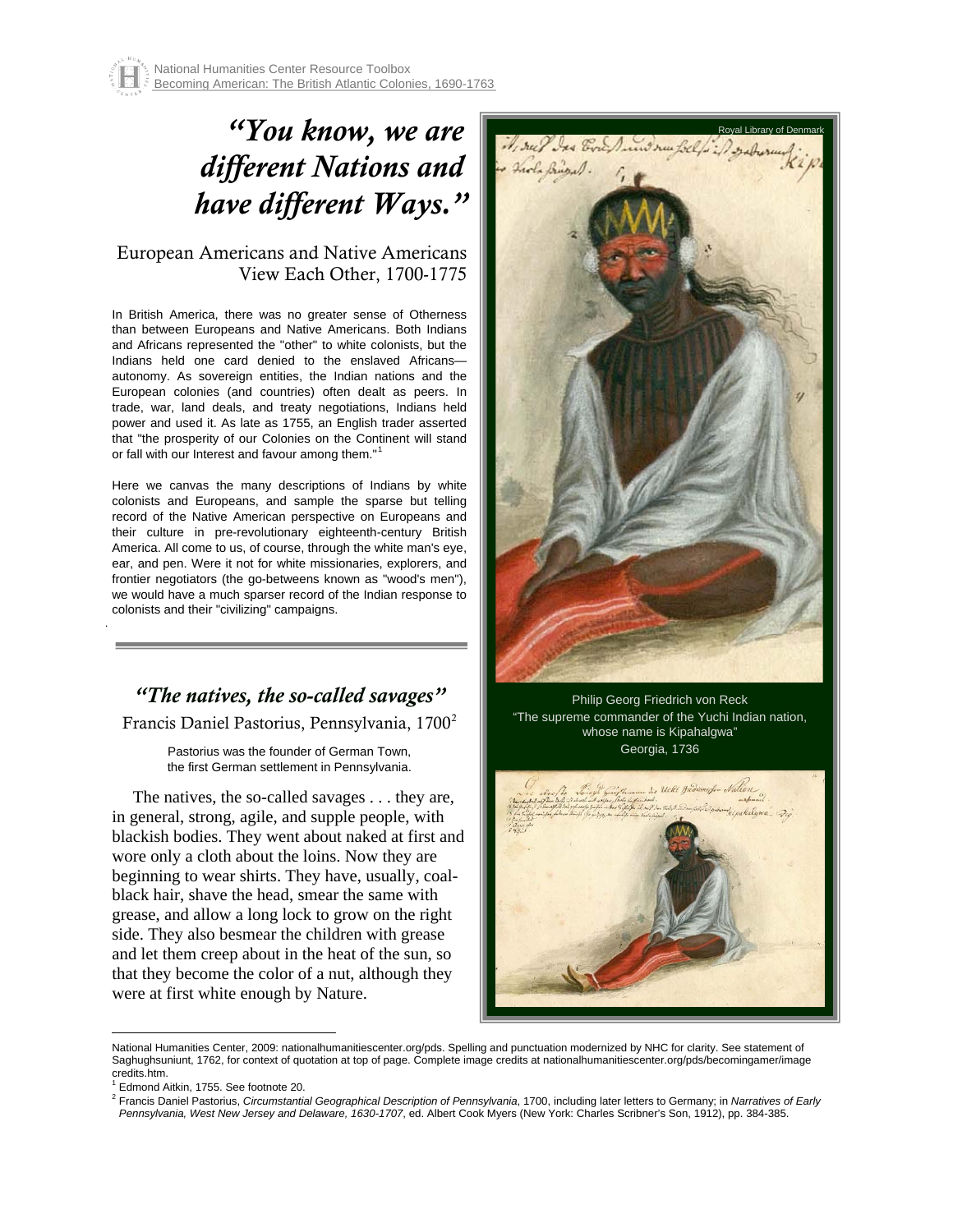They strive after a sincere honesty, hold strictly to their promises, cheat and injure no one. They willingly give shelter to others and are both useful and loyal to their guests. . . .

 I once saw four of them take a meal together in hearty contentment, and eat a pumpkin cooked in clear water, without butter and spice. Their table and bench was the bare earth, their spoons were mussel-shells with which they dipped up the warm water, their plates were the leaves of the nearest tree, which they do not need to wash with painstaking after the meal, nor to keep with care of future use. I thought to myself, these savages have never in their lives heard the teaching of Jesus concerning temperance and contentment, yet they far excel the Christians in carrying it out.

 They are, furthermore, serious and of few words, and are amazed when they perceive so much unnecessary chatter, as well as other foolish behavior, on the part of the Christians.

 Each man has his own wife, and they detest harlotry, kissing, and lying. They know of no idols, but they worship a single all-powerful and merciful God, who limits the power of the Devil. They also believe in the immortality of the soul, which, after the course of life is finished, has a suitable recompense from the all-powerful hand of God awaiting it.

# *"It is certain that good talents are found among them."*

Francis Louis Michel, Virginia, 1702<sup>[3](#page-1-0)</sup>

Michel, a visiting Swiss nobleman, attended the colony's memorial after the death of King William, an event the neighboring subdued Indians were expected to attend.

 After the celebration was over, I endeavored to sell, as best I could, whatever remained of my merchandise. I intended to exchange with the Indians skins and baskets for powder and knives. . . . A Frenchman and I were astonished at the baskets and that two of them could speak English. One of them looked at us and said in poor English whether we thought that if they had been taught like we, they could not learn a thing just as well as we. I asked him where he had learned to speak English. He answered, they were not so stupid, because they had to come every year,<sup>[4](#page-1-1)</sup> they could hear us speak and learnt it that way. It is certain that good talents are found among them.



Lenni Lenape (Delaware) family, Pennsylvania

in T. C. Holm, *A Short Description of the Province of New Sweden*, 1702



<sup>&</sup>lt;sup>3</sup> Francis Louis Michel, Short Report of the American Journey . . ., 1702, in William J. Hinke, ed., trans., "Report of the Journey of Francis Louis Michel from Berne, Switzerland, to Virginia, October 2, 1701–December 1, 1702," *The Virginia Magazine of History and Biography* 24:1-2 (January/April 1916), pp. 129-134.

<span id="page-1-1"></span><span id="page-1-0"></span> $4$  The Indians were required to attend the annual muster of the state troops (militia).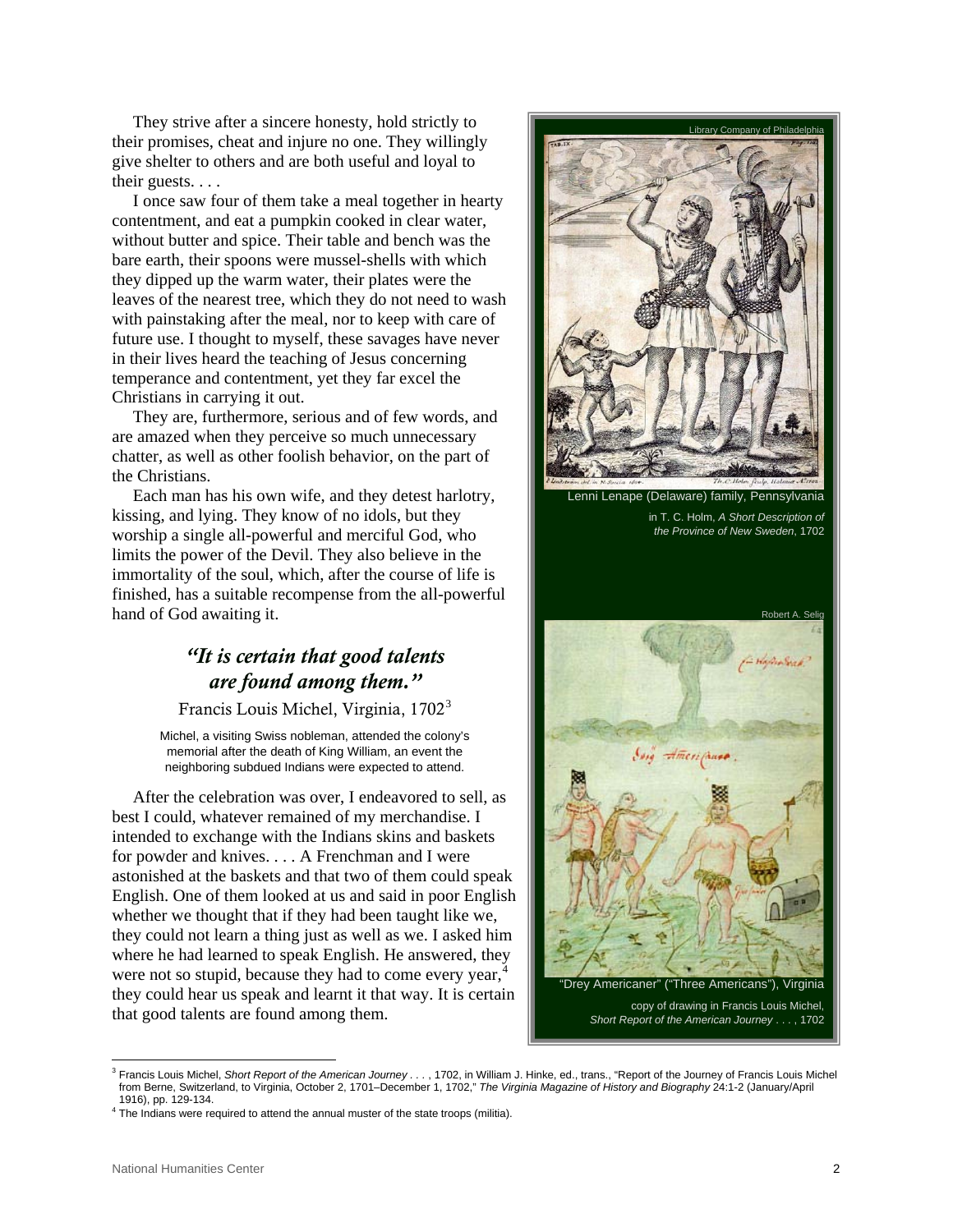### *"They are really better to us than we are to them."*

John Lawson, North Carolina, 1709<sup>5</sup>

A British naturalist and explorer, Lawson visited many Indian settlements in the Carolinas and later settled in North Carolina. Just before the outbreak of the Tuscorara War, he was captured and killed by Tuscarora Indians.

not often relieve them. We look upon them with Scorn and Disdain, and think them little better than Beasts in Human Shape; though, if well examined, we shall find that for all our Religion and Education we possess more Moral Deformities and Evils than these Savages do, or are acquainted withal. [5](#page-2-0)

 We reckon them Slaves in Comparison to us, and Intruders, as oft as they enter our Houses, or hunt near our Dwellings. But if we will admit Reason to be our Guide, she will inform us that these *Indians* are the freest People in the World, and so far from being Intruders upon us, that we have abandon'd our own Native Soil to drive them out and possess theirs. Neither have we any true Balance in Judging of these poor Heathens, because we neither give Allowance for their Natural Disposition, nor the Sylvian Education<sup>[6](#page-2-1)</sup> and strange Customs (uncouth to us) they lie under and have ever been train'd up to... We trade with them, it's true, but to what End? Not to show them the Steps of Virtue and the Golden Rule, to do as we would be done by. No, we have furnished them with the Vice of Drunkenness, which is the open Road to all others, and daily cheat them in everything we sell, and esteem it a Gift of Christianity not to sell to them so cheap as we do to the Christians, as we call ourselves. Pray let me know where is there to

be found one Sacred Command or Precept of our Master that counsels us to such Behaviour? Besides, I believe it will not appear, but that all the Wars which we have had with the Savages were occasion'd by the unjust Dealings of the Christians towards them.

# *"they will seldom injure a Christian, except if given cause for it"*

Christoph von Graffenried, North Carolina, 1[7](#page-2-2)11<sup>7</sup>

Von Graffenried was co-founder with Lawson and others of the New Bern settlement in North Carolina.

 I have heard and observed many more such things among



 They are really better to us than we are to them. They always give us Victuals at their Quarters, and take care we are arm'd against Hunger and Thirst. We do not so by them (generally speaking) but let them walk by our Doors Hungry, and do

Pen drawing by Francis Louis Michel, a cofounder of New Bern, North Carolina

the Indians. But because so many authors have written about them that my remarks would only pass for repetition I will not relate more, except to say concerning the cruel and barbarous manner of the Indians, that they are indeed furious when one angers them; but if one leaves them in peace, does them no harm, and treats them according to their ways in a friendly and goodhearted manner, they will seldom injure a

<u>.</u>

<span id="page-2-0"></span><sup>&</sup>lt;sup>5</sup> John Lawson, *A New Voyage to Carolina*, 1709; full text in Documenting the American South, University of North Carolina–Chapel Hill Library, at

docsouth.unc.edu/nc/lawson/lawson.html.<br><sup>6</sup> Sylvian education, i.e., natural learning in the woodlands.

<span id="page-2-2"></span><span id="page-2-1"></span><sup>&</sup>lt;sup>7</sup> Baron Christoph von Graffenried, Letter to Gov. Edward Hyde (governor of the colony of North Carolina), 23 October 1711, excerpts. Full text in website of the Coastal Carolina Indian Center, at www.coastalcarolinaindians.com/research/lawson\_graffenried\_trial.htm.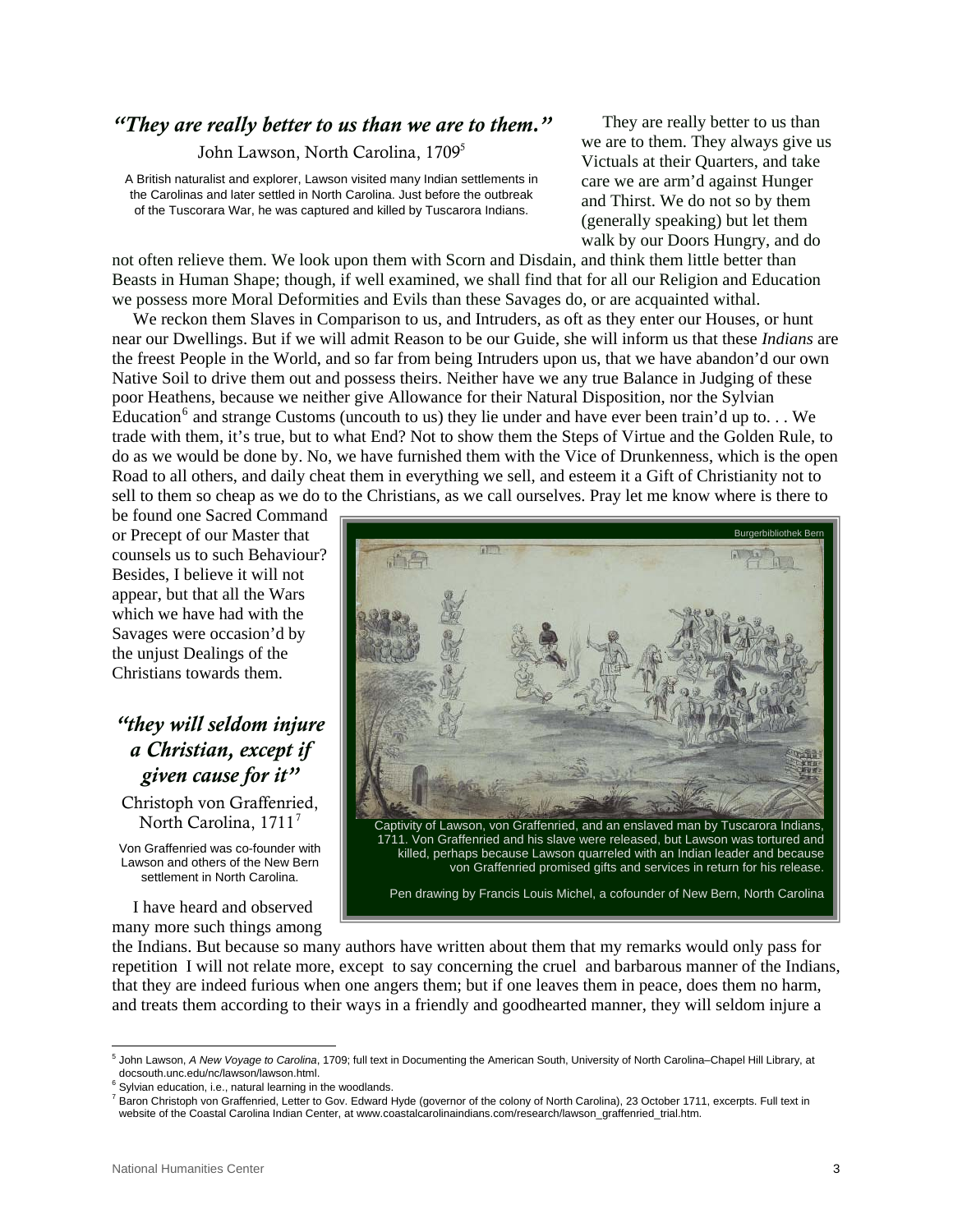Christian, except if given cause for it. They have occasionally been treated cruelly and badly by the Christians. I have spoken to many of the Indians about their cruelty, but a sensible king answered me and gave a nice example of a snake. If one leaves it in its coil untouched, quiet, and uninjured, it will do no creature harm; but if one disturbs and wounds it, it will bite and wound. And the Spaniards had used their forefathers too cruelly, yes, very inhumanly. Concerning their, the Indians' massacres and fighting treacherously: They had to use their advantage or else they could not hold their own; they were not so strong in numbers, and were not provided with pieces [firearms], muskets, swords, and all sorts of other treacherous inventions made with powder to destroy men; likewise they had neither powder nor lead or else they got them from the Christians themselves; so that our ways were much more treacherous, false, and harmful; otherwise, we would not use them so cruelly. Moreover we practiced among ourselves the greatest tyranny and cruelty. Indeed I have experienced this myself.

#### *"if they had been wise enough to make use of the Opportunities"*

Rev. Samuel Stoddard, Massachusetts, 1722[8](#page-3-0)

A Puritan clergyman in Boston, Stoddard published a question-and-answer pamphlet addressing ethical issues of import to the community, including the colonists' acquisition of Indian land with little to no payment.

**Q**[uestion] **VIII.** DID we any wrong to the Indians in buying their Land at a small price?

- **A**[nswer]. 1. THERE was some part of the Land that was not purchased, neither was there need that it should — it was *vacuum domicilium*;<sup>[9](#page-3-1)</sup> and so might be possessed by virtue of GOD's grant to Mankind, Gen. I:28. *And God blessed them, and God said unto them, Be fruitful and multiply and replenish the earth, and subdue it: and have dominion over the fish of the sea, and over the fowl of the air, and over every living thing that moveth upon the earth.* The *Indians* made no use of it, but for Hunting. By GOD's first Grant Men were to subdue the Earth. When *Abraham* came into the Land of *Canaan*, he made use of vacant Land as he pleased: so did *Isaac* and *Jacob*.
	- 2. THE Indians were well contented that we should sit down [settle] by them. And it would have been for great Advantage, both for this World and the Other; if they had been wise enough to make use of their Opportunities. It has been common with many People, in planting this World since the Flood, to admit Neighbours, to sit down by them.
	- 3. THO' we gave but a small Price for what we bought, we gave them their demands. We came to their Market and gave them their price, and, indeed, it was worth but little. And had it continued in their hands, it would have been of little value. It is our dwelling on it and our Improvements that have made it to be of worth.

# *"we all know that very bright talents may be lodged under a very dark skin"*  William Byrd, Virginia, 1728<sup>[10](#page-3-2)</sup>

Byrd was a wealthy and influential tobacco planter in Virginia, serving in several positions in the colonial government.

 Though these Indians dwell among the English, and see in what plenty a little industry enables them to live, yet they choose to continue in their stupid idleness and to suffer all the inconveniences of dirt, cold and want, rather than to disturb their heads with care, or defile their hands with labour.

<span id="page-3-0"></span><sup>&</sup>lt;sup>8</sup> Rev. Samuel Stoddard, An Answer to Some Cases of Conscience Respecting the Country, Boston, 1722, Question VIII. Accessed through Early American Imprints online, American Antiquarian Society; permission pending. Two lengthy scriptural footnotes in Stoddard's piece are omitted here.

<span id="page-3-1"></span><sup>&</sup>lt;sup>9</sup> "The English believed wholeheartedly in the concept of 'vacuum domicilium.' For, 'it is a principle in nature that in a vacant soyle, hee that taketh possession of it and bestoweth culture and husbandry upon it has an inviolable right to the land."' Susan McGowan, "The Landscape in the Colonial<br>Period," Memorial Hall Museum, Pocumtuck Valley Memorial Association, Deerfi

<span id="page-3-2"></span><sup>&</sup>lt;sup>10</sup> William Byrd, The History of the Dividing Line betwixt Virginia and North Carolina, Run in the Year of Our Lord 1728, first published 1841. Full text online in Documenting the American South, University of North Carolina–Chapel Hill Library, at docsouth.unc.edu/nc/byrd/menu.html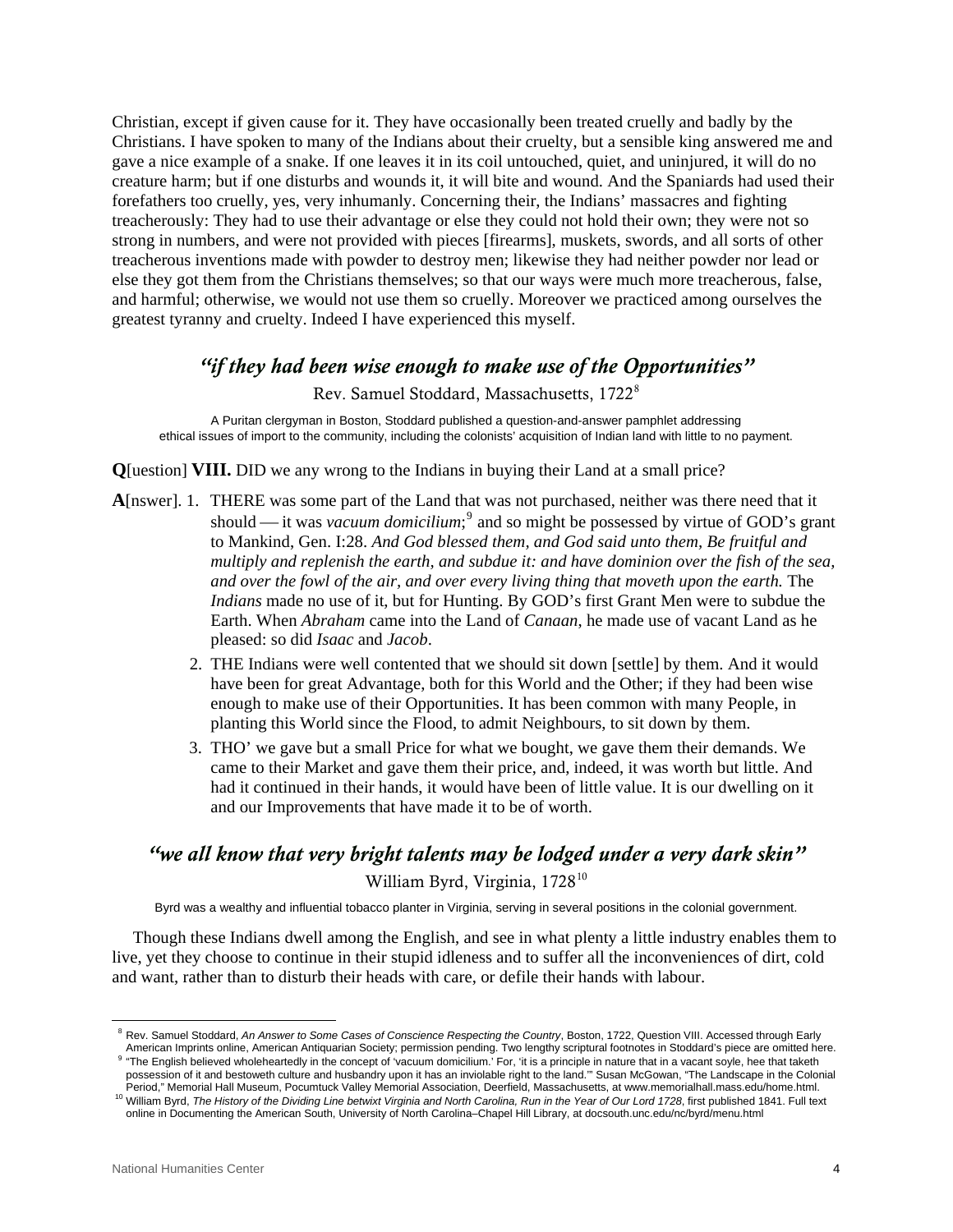The whole number of people belonging to the Nottoway town, if you include women and children, amount to about two hundred. These are the only Indians of any consequence now remaining within the limits of Virginia. The rest are either removed or dwindled to a very inconsiderable number, either by destroying one another or else by the small-pox and other diseases. Though nothing has been so fatal to them as their ungovernable passion for rum, with which, I am sorry to say it, they have been but too liberally supplied by the English that live near them. And here I must lament the bad success Mr. Boyle's charity has hitherto had towards converting any of these poor heathens to Christianity. Many children of our neighbouring Indians have been brought up in the college of William and Mary. They have been taught to read and write, and have been carefully instructed in the principles of the Christian religion, till they came to be men. Yet after they returned home, instead of civilizing and converting the rest, they have immediately relapsed into infidelity [paganism] and barbarism themselves.

 And some of them too have made the worst use of the knowledge they acquired among the English by employing it against their benefactors. Besides, as they unhappily forget all the good they learn and remember the ill, they are apt to be more vicious and disorderly than the rest of their countrymen. . . .

 I am sorry I cannot give a better account of the state of the poor Indians with respect to Christianity, although a great deal of pains has been and still continues to be taken with them. For my part, I must be of opinion, as I hinted before, that there is but one way of converting these poor infidels and reclaiming them from barbarity, and that is, charitably to intermarry with them, according to the modern policy of the most Christian king in Canada and Louisiana.<sup>[11](#page-4-0)</sup> Had the English done this at the first settlement of the colony, the infidelity of the Indians had been worn out at this day, with their dark complexions, and the country had swarmed with people more than it does with insects. It was certainly an unreasonable nicety that prevented their entering into so good-natured an alliance. All nations of men have the same natural dignity, and we all know that very bright talents may be lodged under a very dark skin. The principal difference between one people and another proceeds only from the different opportunities of improvement.



Lapowinsa

Lapowinsa and Tishcohan, leaders of the Lenni Lenape (Delaware) Indians in Pennsylvania, were signers of the infamous "Walking Purchase" treaty of 1736 which tricked the Indians into ceding far more land than they had anticipated from the treaty's terms. Although they protested the treaty for decades, they did not regain the land. Their portraits were painted in 1735 by Gustavus Hesselius, a Swedish immigrant and Pennsylvania colonist.

Tishcohan



<span id="page-4-0"></span><sup>&</sup>lt;sup>11</sup> That is, the King of France.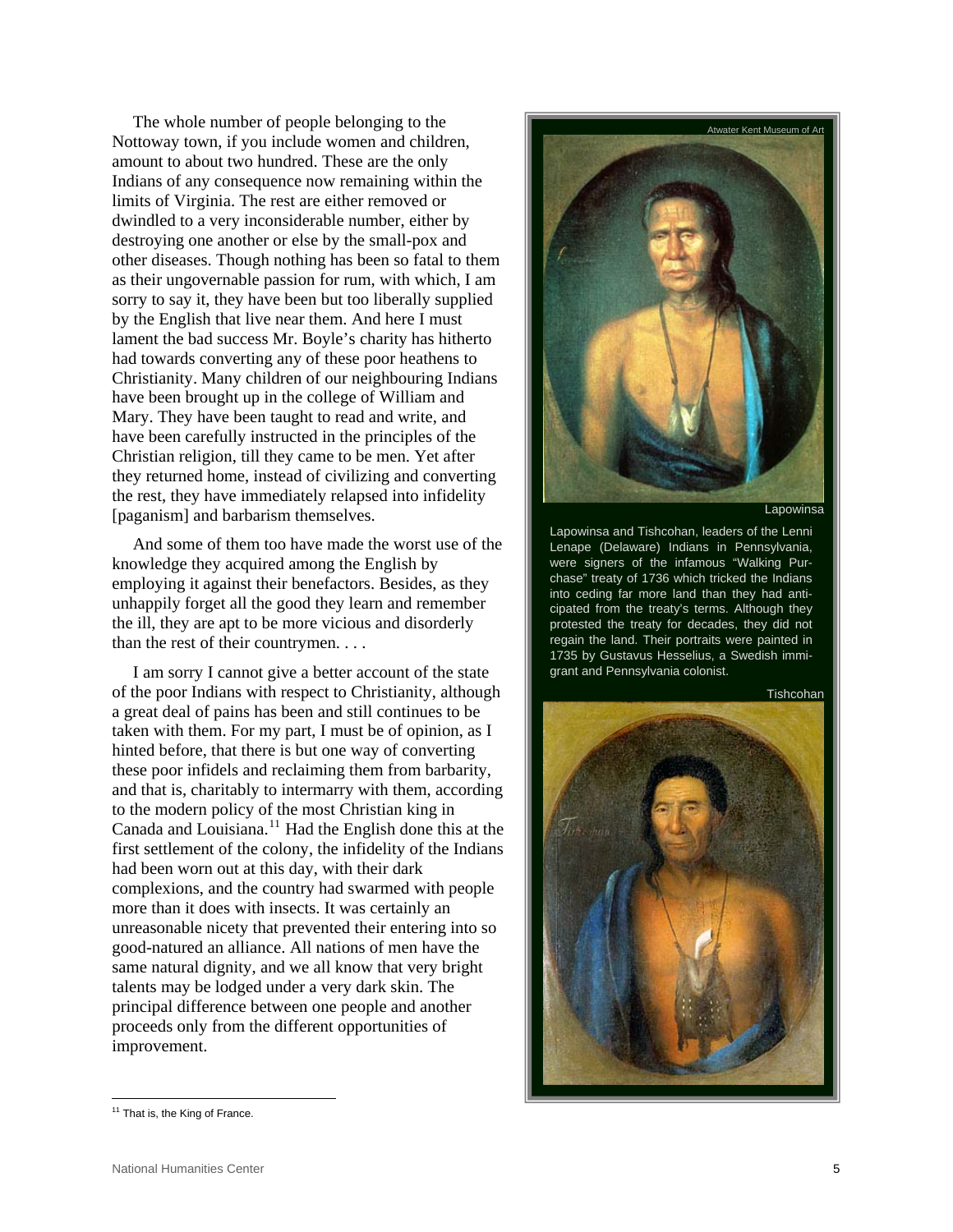

# *"In a little time white men will be dust as well as I."*

Tomachichi, Georgia, 1736<sup>[12](#page-5-0)</sup>

A Creek leader who befriended James Oglethorpe in the early years of the Georgia colony, Tomachichi travelled to England with Oglethorpe in 1734 where his portrait was painted with his nephew. After his return to Georgia, Tomachichi met the young missionary John Wesley.

 On another occasion, upon the termination of a public audience with the Indians, Wesley and the venerable chief dined with Governor Oglethorpe. After dinner the missionary asked the gray-headed old man what he thought he was made for. "He that is above," replied the mico [chief], "knows what He made us for. We know nothing. We are in the dark. But white men know much, and yet white men build great houses as if they were to live forever. But white men cannot live forever. In a little time white men will be dust as well as I."

 Wesley responded, "If red men will learn the Good Book they may know as much as white men. But neither we nor you can understand that Book unless we are taught by Him that is above; and He will not teach unless you avoid what you already know is not good."

 "I believe that," said the Indian. "He will not teach us while our hearts are not white, and our men do what they know is not good. Therefore He that is above, does not send us the Good Book."

### *"They keep their word, and hate lies."*

Philip Georg Friedrich von Reck, Georgia, 1736<sup>[13](#page-5-1)</sup>

Von Reck was a leader of the German settlement of Ebenezer, Georgia, founded in 1734.

 As strange and wild as the Indians seem superficially, yet when one associates with them, one finds they are very polite, of natural good understanding, sensible, brief in their conversation and agile and quick in their behavior. They have sharp sight and can see far into the distance. Their sense of smell is so sharp that they can smell when enemy Indians are nearby and track and follow them through their smell. Also they can recognize from footprints in the sand of what [Indian] nation the person was who left the footprints behind. . . .

 They are very courteous, friendly, and hospitable towards strangers, with whom they quickly become acquainted. Their table is open to everyone, and one can sit at it uninvited. When an Indian want to assure someone of his friendship, he strikes himself with his right hand on his left breast and says, my breast is like your breast, my and your breast is one breast — the equivalent of my and your heart is one heart, my heart is closely bound with your heart, &c. And it is also a sign of friendship and welcome to light a pipe of tobacco and hold it up before the arriving stranger so that he can take a couple of draws on it, also to hold up a bottle of rum, so he can take a swallow from it. If one is not received with these ceremonies,

<span id="page-5-0"></span><sup>&</sup>lt;sup>12</sup> Journal of John Wesley, publ. 1743, entry of July 1, 1736. Full text online in Christian Classics Ethereal Library, at www.ccel.org/ccel/wesley/ journal.vi.i.ix.html

<span id="page-5-1"></span><sup>13</sup> Kristian Hvidt, ed., *Von Reck's Voyage: Drawings and Journal of Philip Georg Friedrick von Reck* (Savannah, Georgia: The Beehive Press, 1980), pp. 47-48; permission pending. Von Reck drawings reproduced by permission of the Royal Library of Denmark.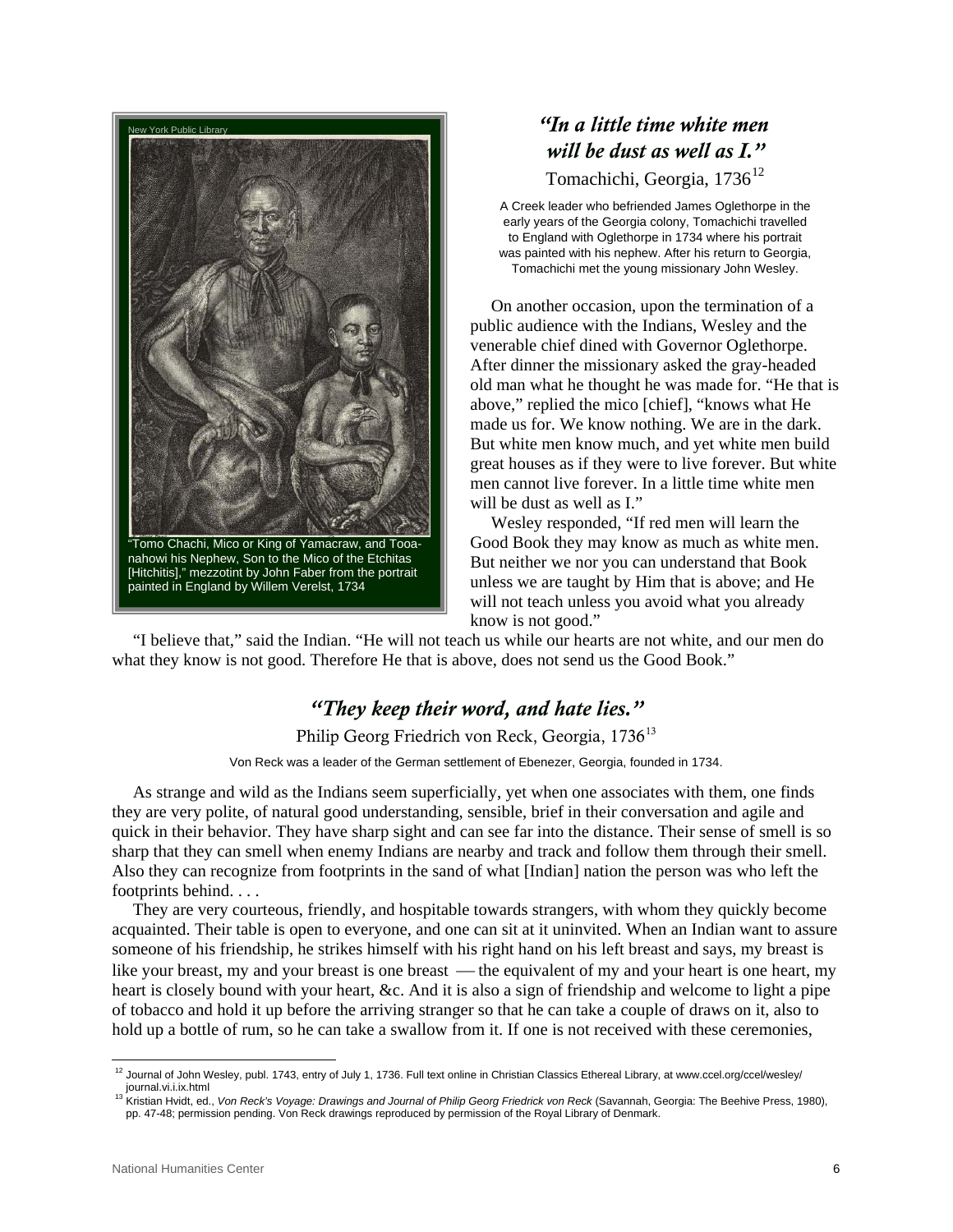one is not accepted. They love one another, when they are of the same nation. They are satisfied with the little that they have, even if it consists only of a gun, kettle, and mirror. They keep their word, and hate lies. When they praise a European, they say that he has never told them an untruth. They are affectionate and live peaceably with their wives.

 But on the other hand they are haughty, especially towards their wives, who are not much better than slaves. They must wait upon their husband in the house, do all the household work, and they may not eat with their husband. On the hunt the wife must haul all the baggage and household goods, yet meanwhile the husband carries only his gun, mirror, shot pouch and sometimes a bottle of brandy. Yet they do all this so willingly that it seems rather their kind intention than a burden on them. . . They are cruel to their war captives, and they either take off the skin from the top of their heads, or burn them up while they are still alive.

 During all these torments the captive takes care to show a constant undaunted courage, to rebuke his enemies as cowardly and womanish people for inflicting on him such a womanish death, that he only laughs at all these torments, that nothing better has previously happened to him, that his death even in this manner will soon be found out. All this he sings in many songs in order to dispel the death pangs. Sometimes the captive, before he is entirely consumed by fire, is thrown into the river where the boys shoot arrows at him until he is dead. But the reason they are so cruel is that they hold death itself to be no punishment and do not fear it. They are treacherous, lie in wait secretly for their adversaries and make war with ambushes and deception. If an Indian is wronged by a European, he kills him or, which is all the same to him, another European. From this it may be seen how dangerous it is to offend an Indian and how soon, through the bad behavior of a single person, an Indian war and the ruin of an entire colony can be brought about.



Philip Georg Friedrich von Reck, "A war dance," Yuchi Indians, Georgia, 1736. Von Reck went to "Yuchi Town" in July of 1736 to attend the "busk, or annual Indian festivity," at which a ritual war dance was performed.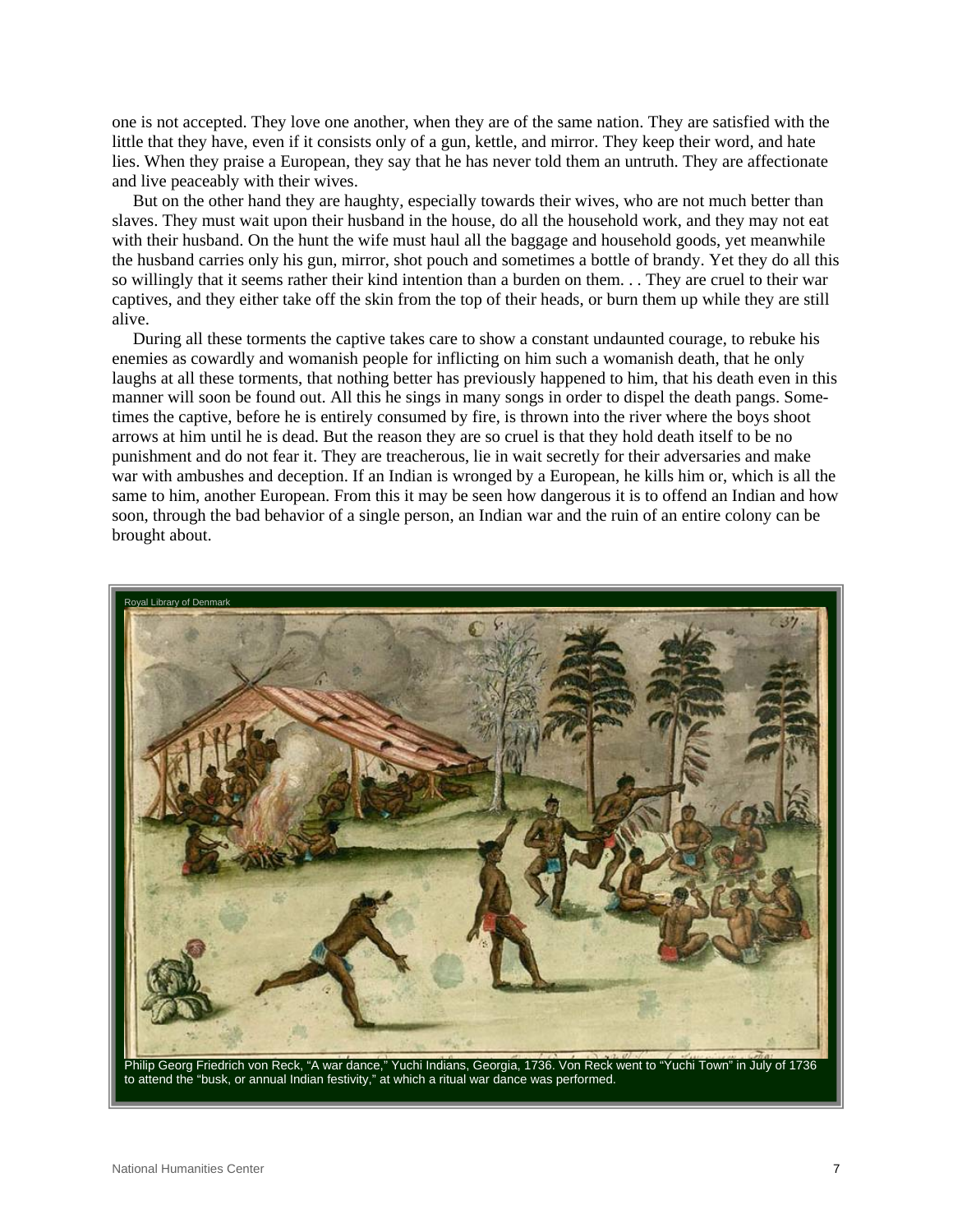# *"Monuments of the Anger of a righteous God"*

Rev. John Callender, Rhode Island, 173914

Callender was a prominent Baptist clergyman.

 The Indians in this Part of *America* appear to have been some of the least improved of the *human Species*, without any Learning or Knowledge in any of the politer Arts of Life, even without *Iron* and the Improvements which depend on that. The strange Destruction of this People, now since the Wars ceased, and within Memory, is very remarkable. Their insuperable Aversion to the English industry and Way of Life, the Alteration from the *Indian*

Method of living, their *Laziness,* and their *universal Love of Strong Drink*, have swept them away in a wonderful Manner. So that there are now above *twenty English* to *one Indian* in the Colony. Their few miserable Remainders are left, as Monuments of the Anger of a righteous God, ...

#### *"These savages will give us trouble yet."*

Francis Cample, Pennsylvania, 1740<sup>15</sup>

An Irish immigrant, Cample settled in the new town of Shippensburg in the Cumberland Valley.

**Oct. 10<sup>th</sup>, 1740.** The building of our little fort, and the digging of the well within its enclosure, has been a good work. Had it not been for the recent killing of young Alex[ande]r Askew, near to where Robert McInnis was shot seven years ago, the friendship of the Indians might not have

been suspected, and this very necessary work might have been postponed until a more serious calamity would have overtaken us. I have no confidence in the friendship of these savages, and have always felt that we have been warming a viper which will some day show us its fangs. Our only safety, in my opinion, depends wholly upon our vigilance and the preparation we make in our defense. . . .

March 10<sup>th</sup>, 1742. A quarrel occurred last night out at the Spring amongst a party of drunken Indians, during which four of their cabins were set on fire and burned to the ground. One of the Indians, named Bright Star, a desperate man, was seriously injured in the fight, and will likely die of his wounds. I saw him not an hour ago, and considered him then in a dying condition. These savages will give us trouble yet.

### *"You have your Laws and Customs, so have we."*

Gachradodow, Pennsylvania, 174416

Gachradodow, a leader of the Iroquois, addressed colonial officials during negotiations for the Lancaster Treaty of 1744 between the Iroquois and the colonies of Pennsylvania, Maryland, and Virginia.

Gachradodow in a strong voice, and with a proper action, spoke as follows:

*Great Assaragoa,* The World at the first was made on the other Side of the Great Water, different from what it is on this Side, as may be known

from the different Colors of our Skin and of our Flesh, and that which you call Justice may not be so amongst us. You have your Laws and Customs, and so have we. The Great King might send you over to conquer the *Indians*, but it looks to us that God did not approve of it. If he had, he would not have placed the Sea where it is, as the Limits between us and you....

*Brother Assaragoa*, . . You know very well when the white people came first here, they were poor; but now they have got lands and are by them become rich, and we are now poor: what little we have had for the land goes soon away, but the land lasts forever.

<span id="page-7-0"></span><sup>14</sup> John Callender, *An Historical Discourse on the Civil and Religious Affairs of the Colony of Rhode-Island and Providence Plantations in New-*

<span id="page-7-1"></span>England in America, 1739. Accessed through Early American Imprints online, American Antiquarian Society; permission pending.<br><sup>15</sup> Kerby A. Miller, et al., eds., *Irish Immigrants in the Land of Canaan: Letters and Memoirs* (Oxford University Press, 2003); permission pending.

<span id="page-7-2"></span><sup>16</sup> The Lancaster Treaty of 1744, in C. Van Doren & J. P. Boyd, eds., *Indian Treaties Printed by Benjamin Franklin, 1736–1762* (Philadelphia: The Historical Society of Pennsylvania, 1938), p. 63; full text online in Early Recognized Treaties with American Nations, from the Center for Digital Research in the Humanities, University of Nebraska–Lincoln, at earlytreaties.unl.edu/treaty.00003.html.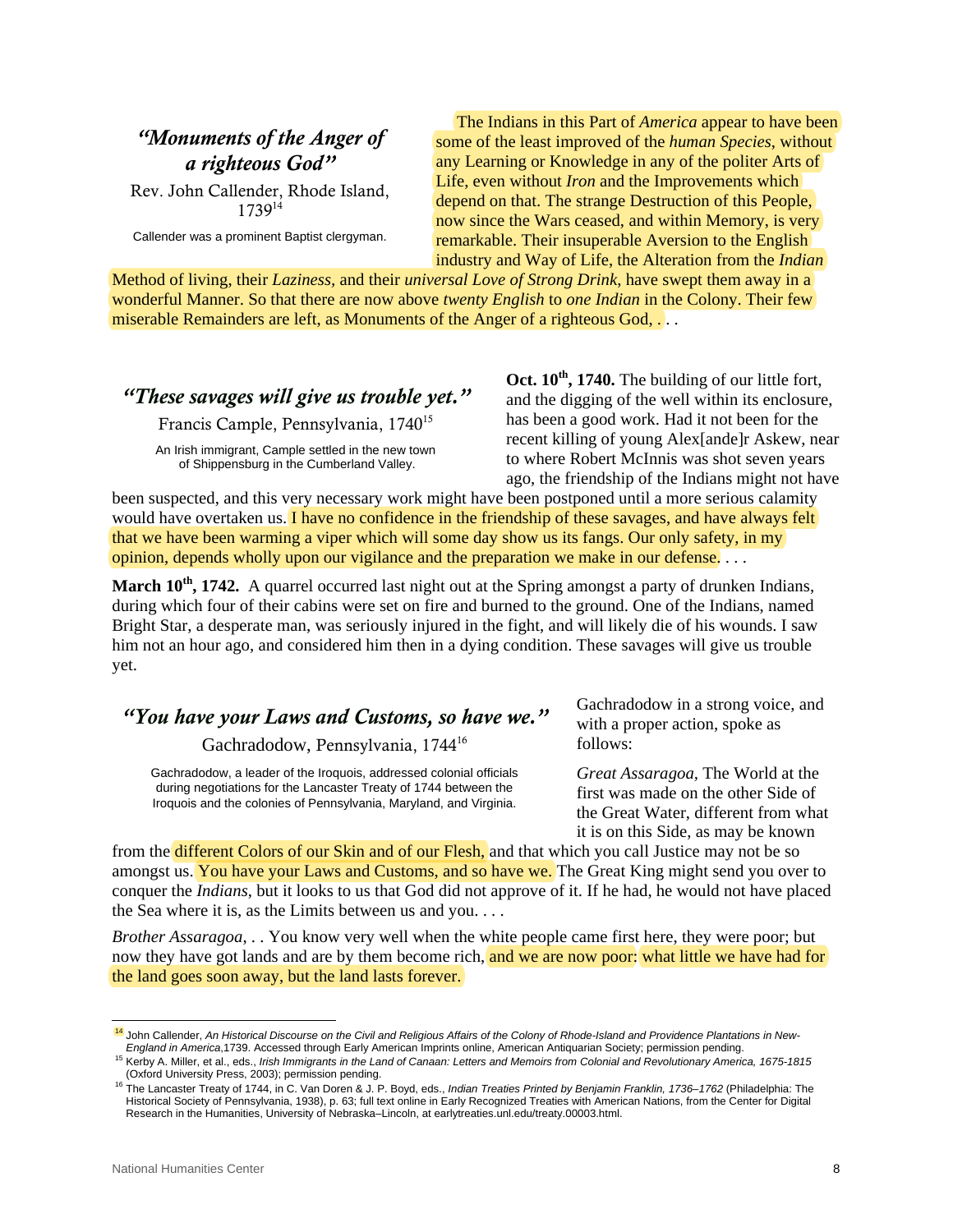# *"We are Indians, and don't wish to be transformed into white men."*

Shickellamy, New York, [17](#page-8-0)45<sup>17</sup>

An Oneida leader, Shickellamy expressed his opinion of Christians' attempts to convert the Indians, as recounted by a Moravian missionary.

 We were told that two ministers and an Indian had been lately here — probably it was the Presbyterian [David] Brainerd and his interpreter Tatami. He had assembled the Delawares in Shikellmy's house, and (as Shikellmy's people told us) informed that that on Sundays they should assemble as the whites do and pray as they do. Hence he would build a house for that purpose, and stay with them two years. . . To this Shikellmy said: "We are Indians, and don't wish to be transformed into white men. The English are our Brethren, but we never promised to become what they are. As little as we desire the preacher to become Indian, so little ought he to desire the Indians to become preachers. He should not build a house here, they don't want one." They departed for Philadelphia the next day.

# *"They are almost always engaged in war."*

Rev. Johann Martin Bolzius, Georgia, 1750<sup>[18](#page-8-1)</sup>

A founder of the German settlement of Ebenezer in Georgia, Bolzius published a pamphlet to inform other Germans considering emigration to America.

- **4th Question.** Whether the natives of the land are very numerous, and whether very barbaric, and whether trouble is to be feared from them.
- *Answer.* It has been noticed that the natives of the land (called Indians) have since the arrival of the Europeans not only retired farther into the mountains towards the northwest, but also by an unknown law of God continuously decreased in number. Among themselves they are almost always engaged in war, and kill one another. Several tribes are still said to be rather numerous; these are allied with the English, and as allies receive as presents from Carolina and Georgia every year three thousand pounds worth of all kinds of goods used among them. They are very barbarous toward one another and toward Europeans in times of war. They torture prisoners to death slowly in an unspeakable way. As long as there is peace among England, Spain, and France, little is to be feared from them, but in times of war they are provoked by French and Spanish emissaries to break with the English, which God however has prevented until now. . . The more Europeans come into the land, the less one is afraid of them.



Shikellamy, portrait by unknown artist, ca. 1820 (detail)



<sup>&</sup>lt;sup>17</sup> "Bishop A. G. Spangenberg's Journal of a Journey to Onandaga in 1745," in *Moravian Journals Relating to Central New York, 1745-66*, ed. Rev.

<span id="page-8-1"></span><span id="page-8-0"></span><sup>.</sup>William M. Beauchamp, S.T.D., for the Onandaga Historical Association (Syracuse, NY: Dehler Press, 1916), p. 7<br><sup>18</sup> Rev. Johann Martin Bolzius, *Reliable Answer to Some Submitted Questions Concerning the Land Carolina in* Also Paid at the Same Time to the Condition of the Colony of Georgia, 1750; published in The William and Mary Quarterly, 3<sup>rd</sup> Series, 14:2 (April 1957), pp. 218-261; translated and edited by Klaus G. Loewald, Beverly Starika, and Paul S. Taylor. Reproduced by permission of *The William and Mary Quarterly*. Von Reck drawings reproduced by permission of the Royal Library of Denmark.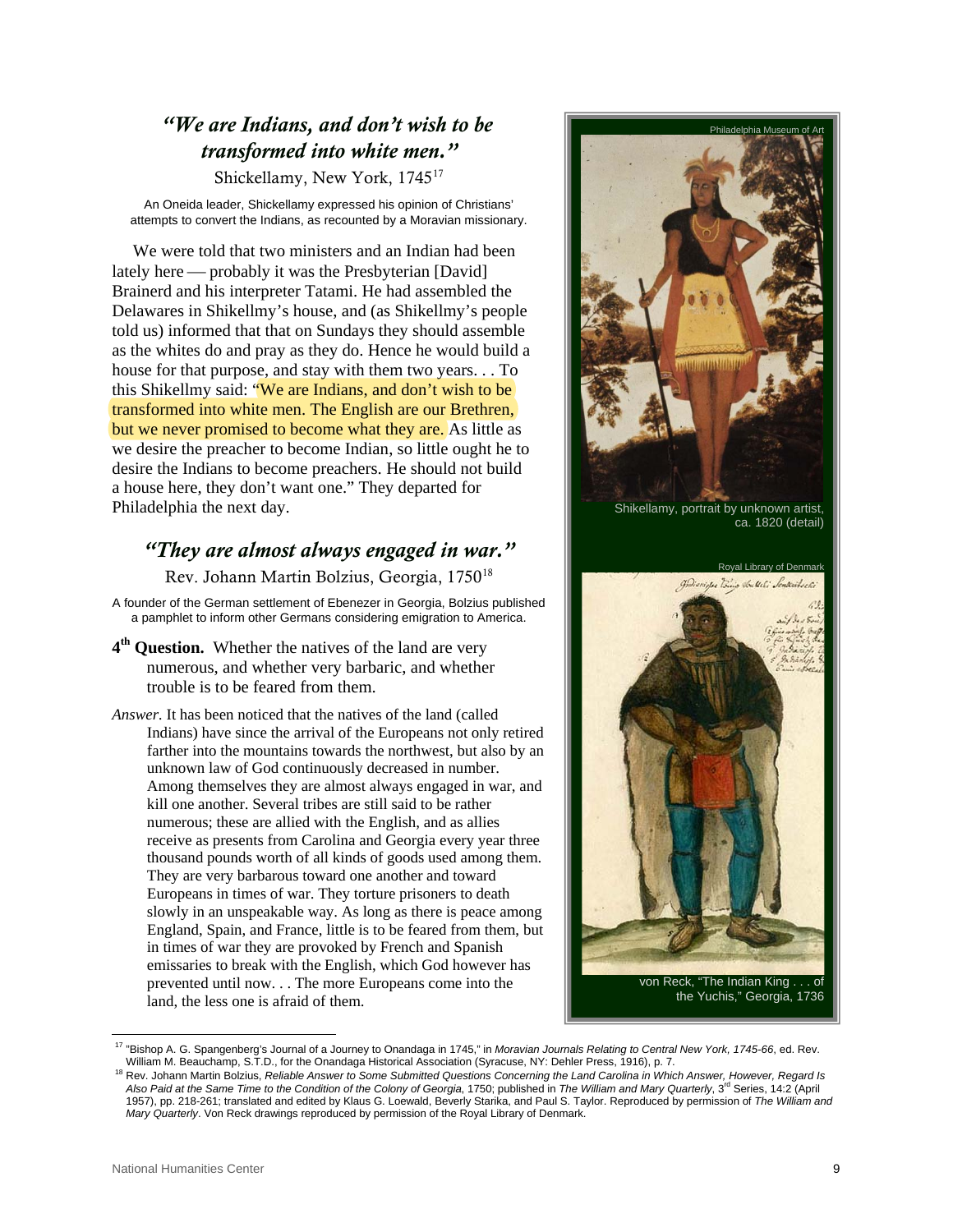**5th Question.** Whether it is true that they eat people.

*Answer.* In Florida there are some Spanish Indians of whom it is said that they eat people. At least they are very barbaric. But there are very few of them, and they are hunted for their lives by the other Indians.

**6th Question.** Whether they have their own kings, or whether they are subjects of the English.

*Answer.* It may be said and written that they have kings, but they are nothing except chiefs in war, namely the most courageous and daring, also possibly the most reasonable. Otherwise they cannot order the other Indians around. He who has the most followers achieves most among the Indians and has something like an honorary title. They are not subjects of the English, but consider themselves noble-men and allies of the English.

# *"What benefits they receive, they ascribe to a divine power."*

John Bartram, Pennsylvania, 1751<sup>19</sup>

Considered America's first major botanist, Bartram travelled throughout the British colonies.

 . . . [O]ur six nations [Iroquois] may be now thus characterized: they are a subtle, prudent, and judicious people in their councils, indefatigable, crafty, and revengeful in their wars, the men lazy and indolent at home, the women continual slaves, modest, very loving, and obedient to their husbands. As to the natural disposition of these *Nations*, they are grave, solid, and still in their recreations, as well as in their councils. . . .

 Their religious notions are very confused and much mixed with superstition. Yet they seem not only to acknowledge a deity, but even to worship him in unity and spirit. What benefits they receive, they ascribe to a divine power. They have strange notions of spirits, conjuration, and witchcraft: these are agreeable to their blindness and want of proper education among them,  $\dots$ 

# *"Your mouth is of sugar but your heart of gall."*

Atiwaneto, French Canada, 1752<sup>20</sup>

 The Abenaki leader Atiwaneto explained to a colonial official the Indians' decision to leave British territory in New England and settle in French Canada.

 *Brother*, We speak to you as if we spoke to your Governor of Boston. We hear on all sides that this Governor and the Bostonians say that the Abenakis are bad people. 'Tis in vain that we are taxed [accused] with having a bad heart. It is you, brother, that always attack us. Your mouth is of sugar but your heart of gall. In truth, the moment you begin we are on our guard.

 *Brothers,* We tell you that we seek not war. We ask nothing better than to be quiet, and it depends, brothers, only

on you English to have peace with us. . . We acknowledge no other boundaries of yours than your settlements whereon you have built, and we will not, under any pretext whatsoever, that you pass beyond them. The lands we possess have been given us by the Master of Life. We acknowledge to hold only from him.

# *"When they are our Friends . . . when Enemies . . ."*

Edmond Aitken, 1755<sup>21</sup>

A southern fur trader, Aitken was commissioned by the British Board of Trade to compile a report on Indian affairs with his recommendations.

 The importance of Indians is now generally known and understood. A Doubt remains not that the prosperity of our Colonies will stand or fall with our Interest and favour among them. When they are our Friends, they are the Cheapest and strongest Barrier for the Protection of our Settlements; when Enemies, they are capable of ravaging in their methods of War, in spite of all we can do to render those Possessions almost useless.[21](#page-9-2)

<span id="page-9-0"></span> $\overline{a}$ 19 John Bartram, *Observations on the Inhabitants, Climate, Soil, Rivers . . . Made by Mr. John Bartram, in His Travels from Pensilvania to Onondago, Oswego and the Lake Ontario, in Canada* . . . , London: 1751. Full text online in Early Canadiana Online at www.canadiana.org/cgi-bin/ECO/mtq? doc=11915.

<span id="page-9-1"></span><sup>20</sup> Statement to Phineas Stevens, Abenaki Conference of 1752, Montreal, in John R. Brodhead, ed., *Documents Related to the History of Colonial* 

<span id="page-9-2"></span>*New York, 10 vols, 1883-1888; vol. 10, pp. 252-254.*<br><sup>21</sup> Wilbur R. Jacobs, ed., *The Appalachian Indian Frontier: The Edmond Aitken Report and Plan of 1755* (University of Nebraska Press, 1967), pp. 7-8.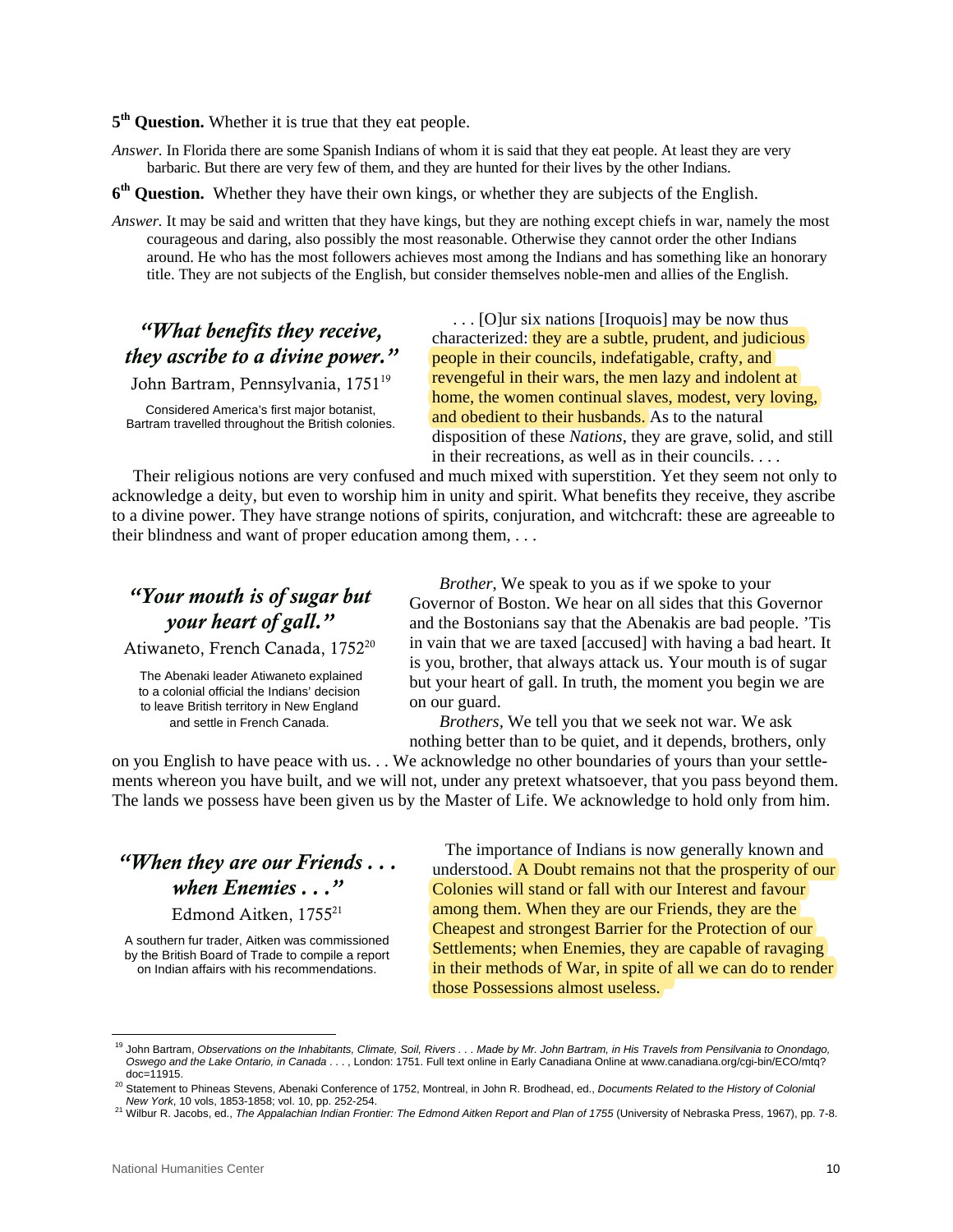#### *"We love you more than you love us."*

Delaware leaders, Ohio River Valley, 1758<sup>21</sup>

Allied with the French during the French and Indian War, Delaware leaders explained their position to a British colonial negotiator whom they knew well.

*Shingas*, King *Beaver*, *Delaware George*, and *Pisquetumen*, with several other captains said to me, ". . . All our young men, women and children are glad to see you. Before you came, they all agreed together to go and join the *French*, but since they have seen you they all draw back, though we have great reason to believe you intend to drive us

away and settle the country, or else why do you come to fight in the land that God has given us?"

 I said we did not intend to take the land from them, only to drive the *French* away. They said they knew better, for that they were informed so by our greatest traders, and some Justices of the Peace had told them the same, and the *French*, said they, tell us much the same thing — "that the *English* intend to destroy us and take our lands" — but the land is ours, and not theirs. Therefore we say, if you will be at peace with us, we will send the *French* home. It is you that have begun the war, and it is necessary that you hold fast and be not discouraged in the work of peace. We love you more than you love us, for when we take any prisoners from you, we treat them as our own children. We are poor, and yet we clothe them as well as we can, though you see our children are as naked as at the first. By this you may see that our hearts are better than yours. It is plain that you white people are the cause of this war. Why do not you and the *French* fight in the old country, and on the sea? Why do you come to fight on our land? This makes everybody believe you want to take the land from us by force, and settle it.

 I told them, "Brothers, as for my part, I have not one foot of land nor do I desire to have any; and if I had any land, I had rather give it to you than take any from you...."

They said, "Brother, your heart is good. You speak always sincerely, but we know there are always a

<span id="page-10-0"></span>great number of people that want to get rich; they never have enough. Look, we do not want to be rich and take away that which others have. . . Look now, my brother, the white people think we have no brains in our heads, but that they are great and big, and that makes them make war with us. We are but a little handful to what you are, but remember, when you look for a wild turkey you cannot always find it, it is so little it hides itself under the bushes, and when you hunt for a rattlesnake you cannot find it, and perhaps it will bite you before you see it. However, since you are so great and big, and we so little, do you use your greatness and strength in completing this work of peace? This is the first time that we saw or heard of you since the war begun, and we have great reason to think about it, since such a great body of you comes into our lands. It is told us that you and the French contrived the war to waste the Indians between you, and that you and the French intended to divide the land between you. This was told us by the chief of the *Indian* traders; and they said further, brothers, this is the last time we shall come among you; for the *French* and the *English* intend to kill all the *Indians*, and then divide the land among themselves."



<sup>22</sup> Christian Frederick Post, *Two Journals of Western Tours . . . one to the neighborhood of Fort Duquesne (July-September, 1758); the other, to the Ohio (October 1758-January, 1759)*, in Reuben G. Thwaites, ed., *Early Western Travels* (Cleveland: Arthur H. Clark, 1904), vol. 1, pp. 213-216. Full text online in American Notes: Travels in America, 1750-1920, in American Memory, Library of Congress, at hdl.loc.gov/loc.gdc/lhbtn.06902.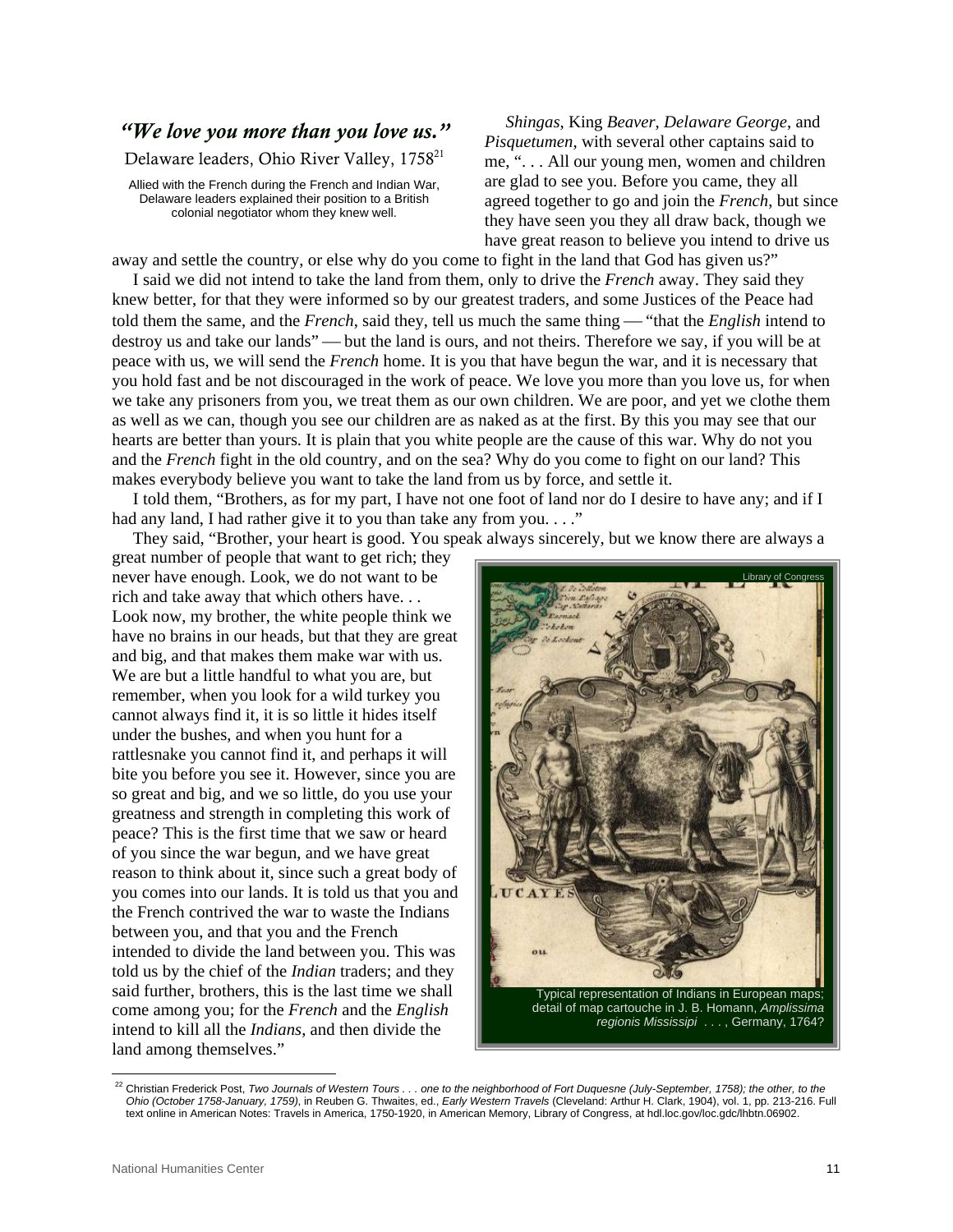#### *"We are not your slaves."* attention!

Minavavana, French Canada, 176123

Minavavana, a Chippewa leader in French Canada, declared the Indians' position after the British conquest of French Canada.

*Englishman*, it is to you that I speak, and I demand your

*Englishman*, you know that the French king is our father. . . it is you that have made war with this, our father. You are his enemy, and how then could you have the boldness to venture among us, his children? You know that his enemies are ours. . . .

*Englishman*, although you have conquered the French, you have not yet conquered us! We are not your slaves. These lakes, these

woods and mountains were left to us by our ancestors. They are our inheritance, and we will part with them to none. Your nation supposes that we, like the white people, cannot live without bread — and pork — and beef! But you ought to know that He, the Great Spirit and master of Life, has provided food for us in these spacious lakes and on these woody mountains.

# *"They will hear to reason & allow it to be right."*

James Kenny, Pennsylvania, 1762<sup>24</sup>

Kenny managed a trading store established by the Commissioner of Indian Affairs in western Pennsylvania.

**Feb. 2, 1762.** Frederick Post [Moravian missionary] says that the Indians are void of Reason, but I find that in many cases they will hear to reason  $&$  allow it to be right, ...

**Sept. 17, 1762.** The Delawares are mightily pleas'd that I have preferr'd their Tongue in learning most if it so that I can converse a little with them. One of them told me in Weighing his Skins that I must not Cheat or it would offend the Good Spirit above. I told him I would not & that he should mind the Same Rule.

### *"thereby deprived of the use of reason"*

John Woolman, Pennsylvania, 1762<sup>25</sup>

An itinerant Quaker preacher, John Woolman was troubled by the indiscriminate sale of white man's liquor to the Indians.

 At this place we met with an Indian trader lately come from Wyoming [a frontier settlement in Pennsylvania]. In conversation with him, I perceived that many white people often sell rum to the Indians, which I believe is a **great evil.** In the first place, they are thereby deprived of the use of reason, and, their spirits being violently agitated, quarrels often arise which end in mischief, and the bitterness and resentment occasioned hereby are frequently of long continuance. Again, their skins and

furs, gotten through much fatigue and hard travels in hunting, with which they intended to buy clothing, they often sell at a low rate for more rum, when they **become intoxicated;** and afterward, when they suffer for want of the necessaries of life, are angry with those who, for the sake of gain, took advantage of their weakness.

 Their chiefs have often complained of this in their treaties with the English. Where cunning people pass counterfeits and impose on others that which is good for nothing, it is considered as wickedness; but, for the sake of gain to sell that which we know does people harm, and which often works their ruin, manifests a hardened and corrupt heart, and is an evil which demands the care of all true lovers of virtue to suppress.

<span id="page-11-0"></span><sup>&</sup>lt;sup>23</sup> Alexander Henry, Travels and Adventures in the Years 1760-1776, ed. M. M. Quaife (Chicago: R. R. Donnelley, 1921), pp. 43-45.

<span id="page-11-2"></span><span id="page-11-1"></span>

<sup>24</sup> James Kenny, Journal, 1761-1763. Excerpts in website of the Historical Society of Pennsylvania at www.hsp.org/files/kennytradeexcerpt.pdf.<br><sup>24</sup> James Kenny, Journal, 1761-1763. Excerpts in website of the Historical Soci WooJour.html.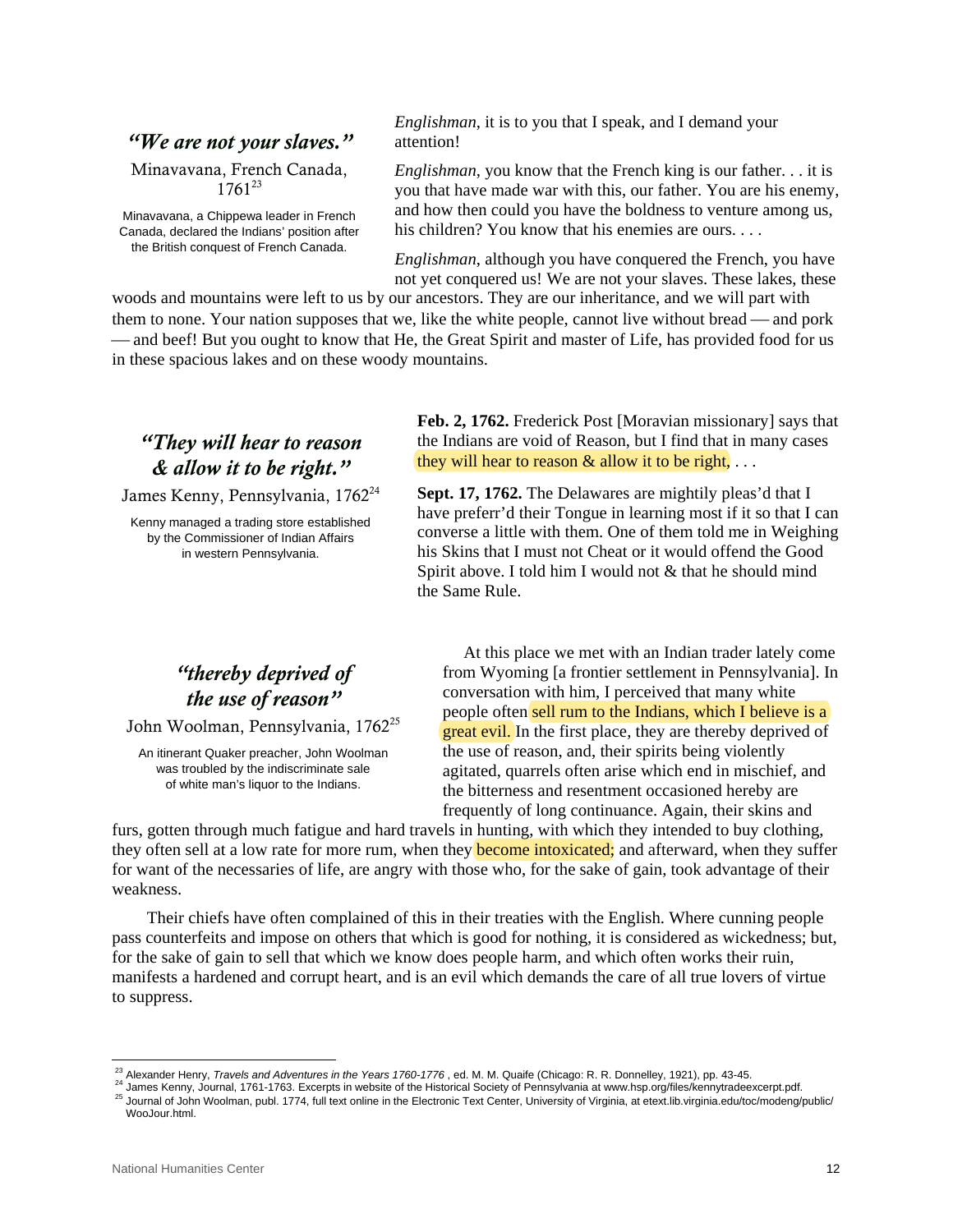# *"I am of a quite different Nature from you."*

Saghughsuniunt, Pennsylvania, 1762<sup>26</sup>

Saghughsuniunt, an Oneida leader whose English name was Thomas King, explained the different concepts of war prisoner held by Indians and Europeans. (He also mentions the difficulties caused by the need to translate multiple languages in Indian-European meetings.)

*Brother* . . . When I used to go to War with the Southern Indians and brought Prisoners Home, I thought they were mine and that nobody had any Right to meddle with them. Now since I joined with you, I went to War again and I brought French People Home with me, as Prisoners, and you took them from me. This makes me think it was owing to the Evil Spirit.

- *Brother*, I desire you to be strong. I have heard you often say you would be very glad if I would bring you the Captives, and you would make me Satisfaction because you know I am not as you are. I am of a quite different Nature from you. Sometimes I think you are not in Earnest with me, in telling me you will make me Satisfaction. . . .
- *Brother*, You know we are different Nations and have different Ways. We could not immediately perform what you required of us in returning your Flesh and Blood, because every one of these Nations have different Ways. That is the Reason why we could not so soon perform it.
- *Brother*, I am sorry it is so difficult for us to understand each other. If we could understand one another, we would put one another in Mind of the Friendship that subsisted between us and our Forefathers, but as we do not easily understand one another, we are obliged to deliver you the Substance in short of what we have to say, which makes it tedious. — (Meaning that they are obliged to interpret in two or three Languages before it is told to us.) . . .
- *Brother* Onas, You have been requiring your Flesh and Blood these three Years. I promise you I will give you them, and now I will deliver all I have brought.
- *Brother* Onas, I am sorry we cannot speak to one another any faster, because we cannot understand one another without so many Interpreters, and this takes up much Time, so that we must be slow in telling our Business.

# *"They exercise virtues which Christians need not blush to imitate."*

Military accounts, Ohio, 1764<sup>27</sup>

The Indians' return of war captives after the French and Indian War was described by historian William Smith, based on military accounts.

 The scene I mean was the arrival of the prisoners in the camp, where were to be seen fathers and mothers recognizing and clasping their once-lost babes, husbands hanging round the necks of their newly-recovered wives, sisters and brothers unexpectedly meeting together after long separation, scarce able to speak the same language, ...

The Indians, too, as if wholly forgetting their

usual savageness . . . delivered up their beloved captives with the utmost reluctance, shed torrents of tears over them, recommending them to the care and protection of the commanding officer. Their regard to them continued all the time they remained in camp. They visited them from day to day, and brought them what corn, skins, horses and other matters they had bestowed on them while in their families; accompanied with other presents and all the marks of the most sincere and tender affection. Nay, they did not stop here, but, when the army marched, some of the Indians solicited and obtained leave to accompany their former captives all the way to Fort Pitt, and employed themselves in hunting and bringing provisions for them on the road. . . .

<span id="page-12-0"></span> $\overline{a}$ <sup>26</sup> *Minutes of Conferences, Held at Lancaster [Pennsylvania], in August, 1762. With the Sachems and Warriors of several Tribes of Northern and Western Indians* (Philadelphia, printed by Benjamin Frankin, 1763), p. 16. Accessed through Early American Imprints online, American Antiquarian Society; permission pending.

<span id="page-12-1"></span><sup>27</sup> William Smith, *An Historical Account of the Expedition against the Ohio Indians in the Year 1764 under the Command of Henry Bouquet* . . . , 1766, pp. 27-28; full text online in The First American West: The Ohio River Valley, 1750-1820; in American Memory, Library of Congress, at memory.loc. gov/ammem/award99/icuhtml/fawhome.html.